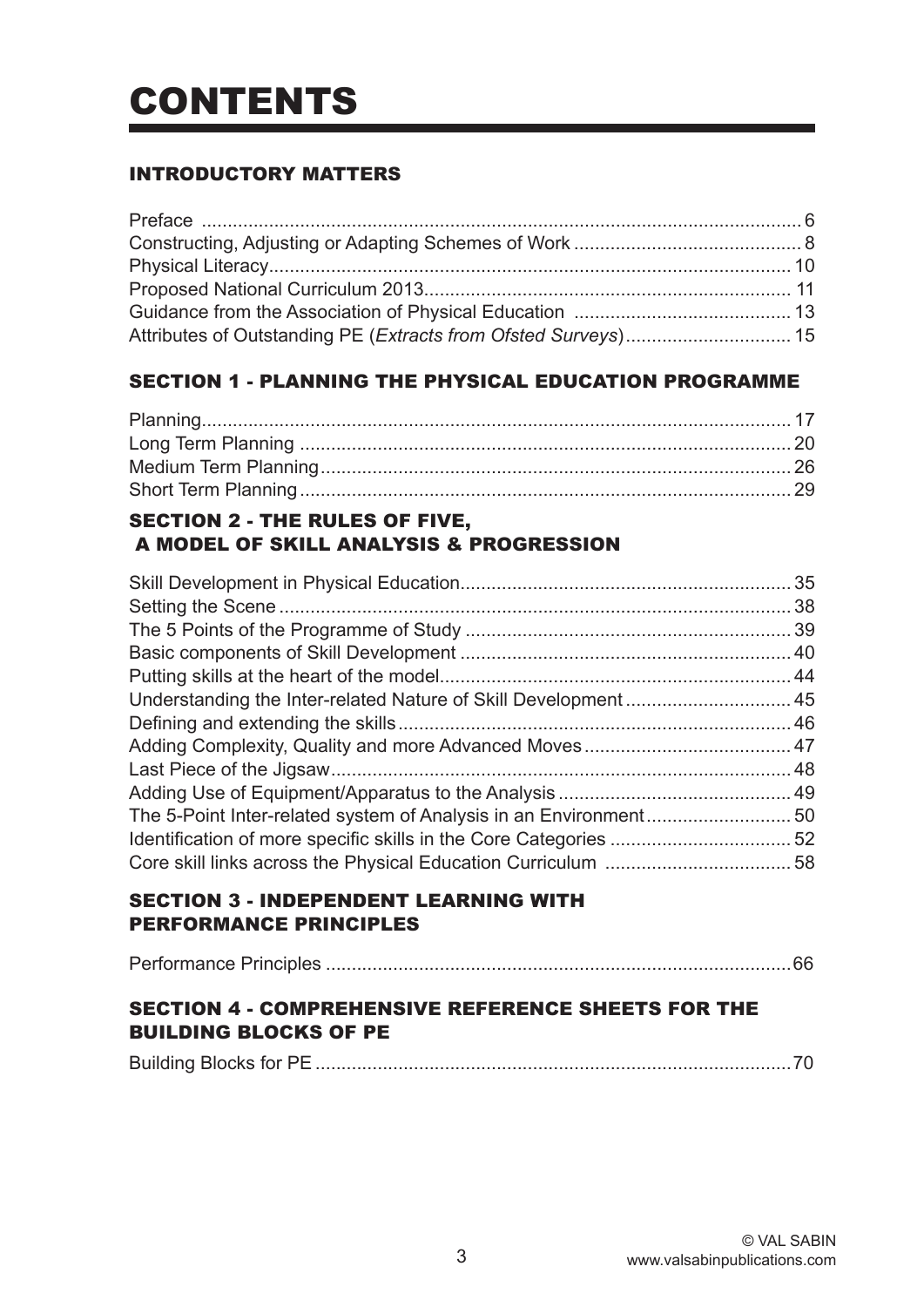# SECTION 5 - MINIMUM EXPECTED STANDARDS OF PERFORMANCE IN PHYSICAL EDUCATION

# SECTION 6 - ASSESSMENT, RECORDING & REPORTING

Acknowledgements:-

For the initial idea of the Building Blocks Reference Sheets

• Jo Wright (*Bright PE Ltd*)

For their expert contributions to specific areas of activity in the Minimum Expected Standards.

- Liz Harrison (*Athletics*)
- Bobby Gargrave *(Dance)*
- Lesley Montague & Graham Bailey *(Outdoor & Adventurous)*
- Suzanne Kendrick-Davies *(Swimming)*
- Anne Higgins *(Trampolining)*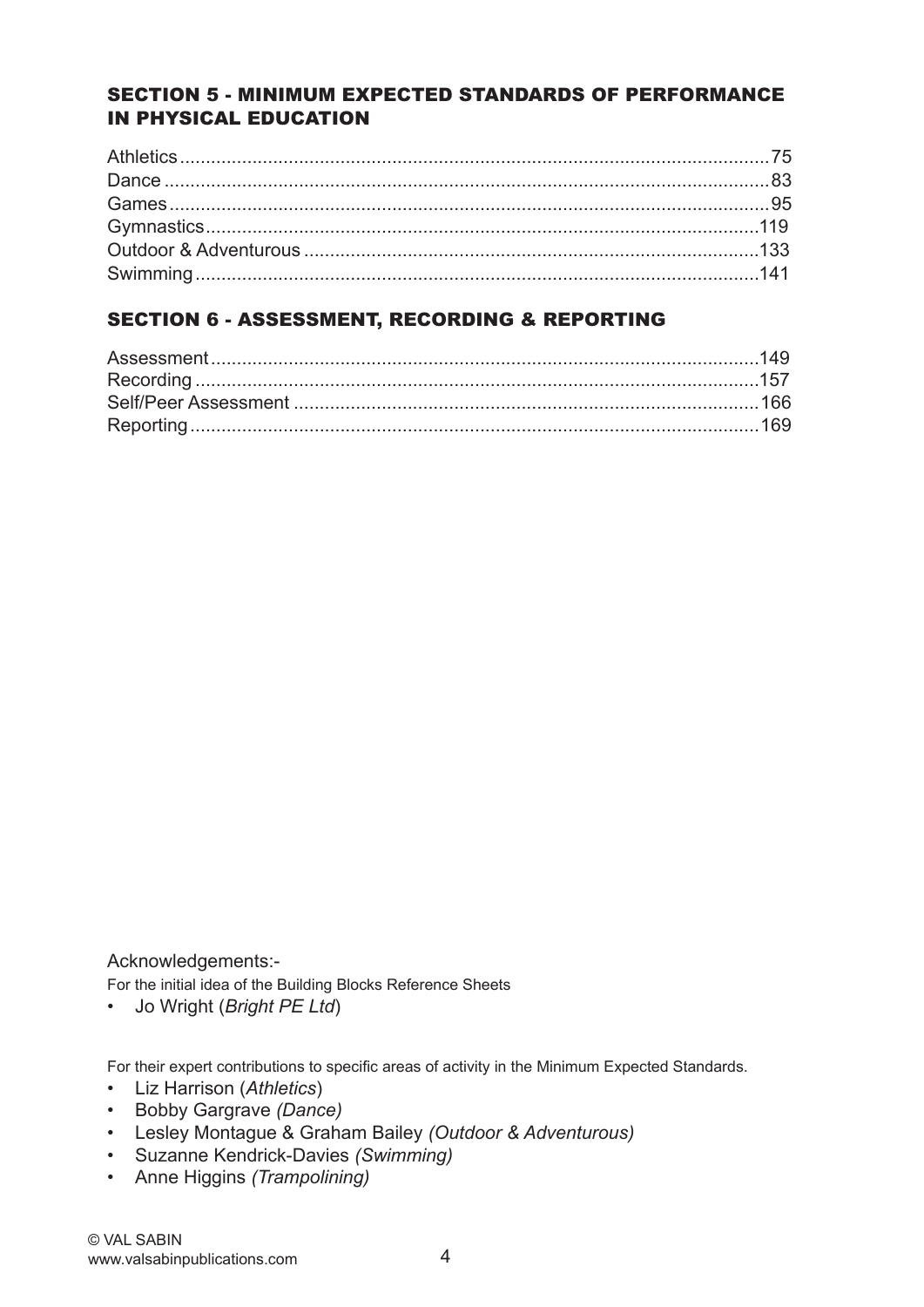

- **• What are we aiming to achieve through our Physical Education Curriculum?**
- **• How do we achieve the objectives?**
- **How do we use the schemes of work which have been created?**
- **• Physical Literacy and Quality Physical Education**
- **• Any curriculum for Physical Education needs to comply with National Curriculum requirements and pay due regard to any advice or guidance given by the Association for Physical Education and Ofsted.**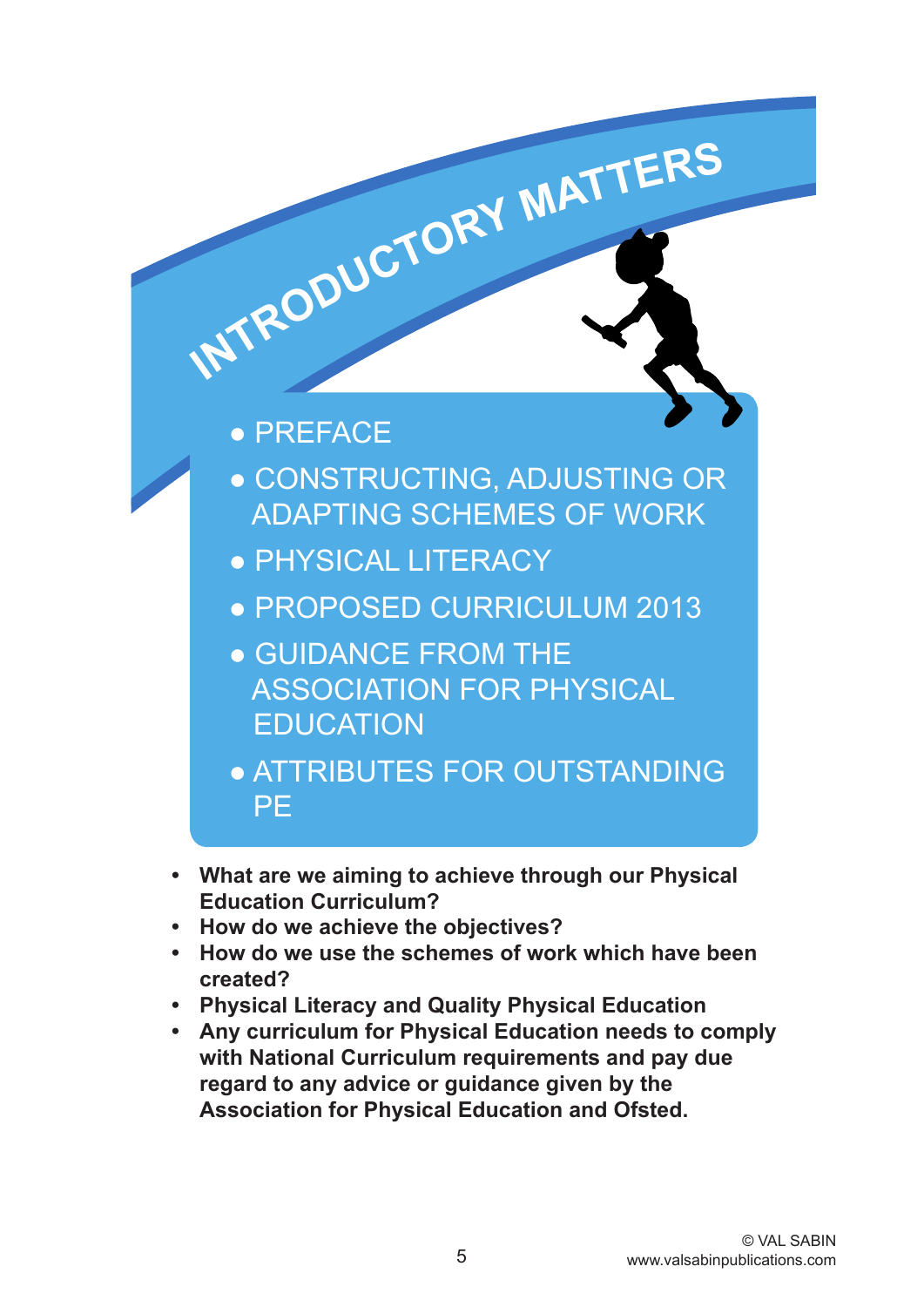

To deliver a Physical Education curriculum of quality, it is necessary to plan for a broad and balanced programme which allows children to learn and experience a wide range of activities in different contexts and environments.

**Rigorous curriculum planning must be in place**

# **PLANNING IS AT THE HEART OF THE PHYSICAL EDUCATION PROGRAMME.**

- **Long Term / Curriculum Map. Key Stage and Year Plan**
- **• Medium Term Unit Plan**
- **Short Term Lesson Plan**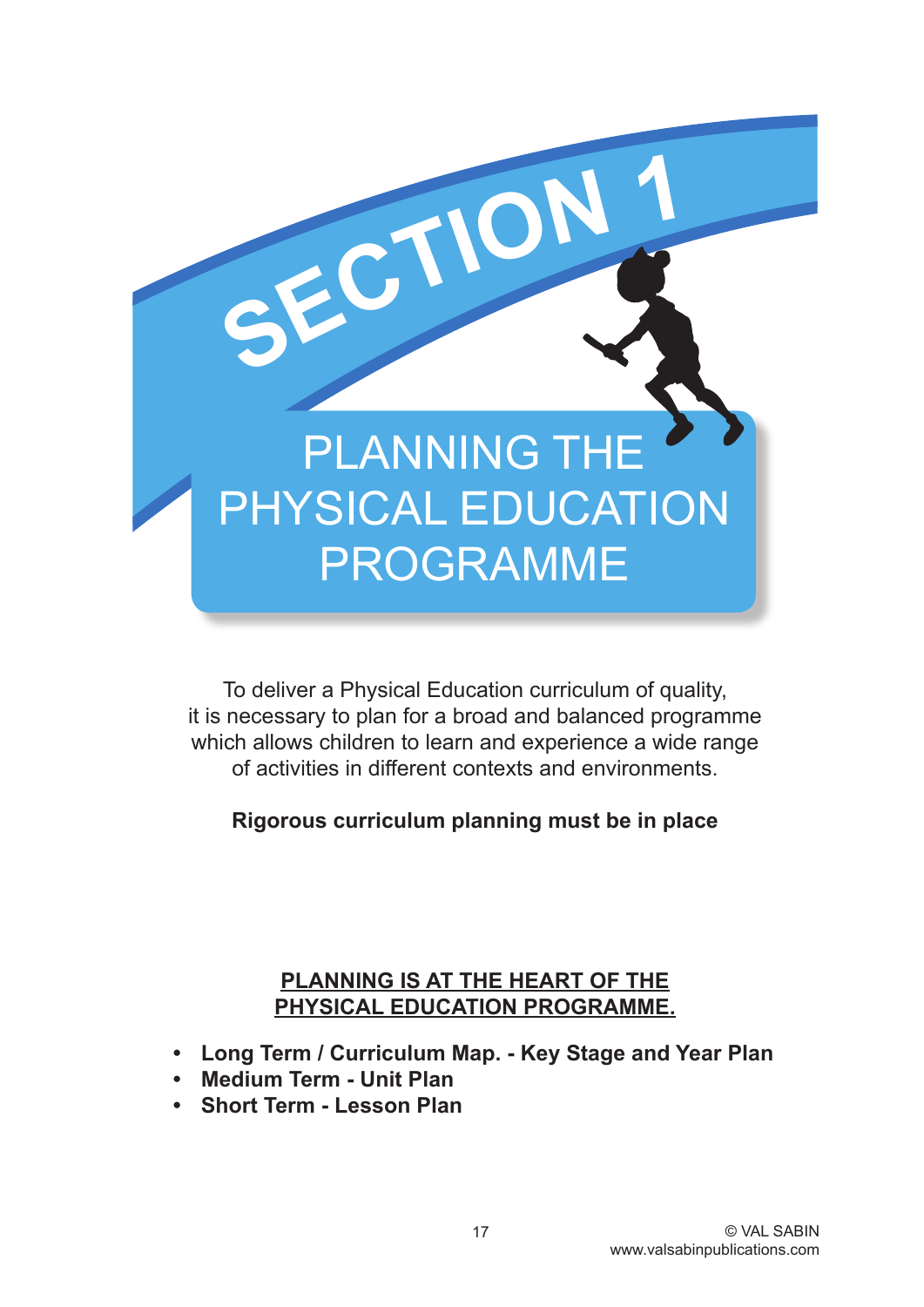**Figure 1**

# PLANNING THE PHYSICAL EDUCATION PROGRAMME **PLANNING THE PHYSICAL EDUCATION PROGRAMME**



www.valsabinpublications.com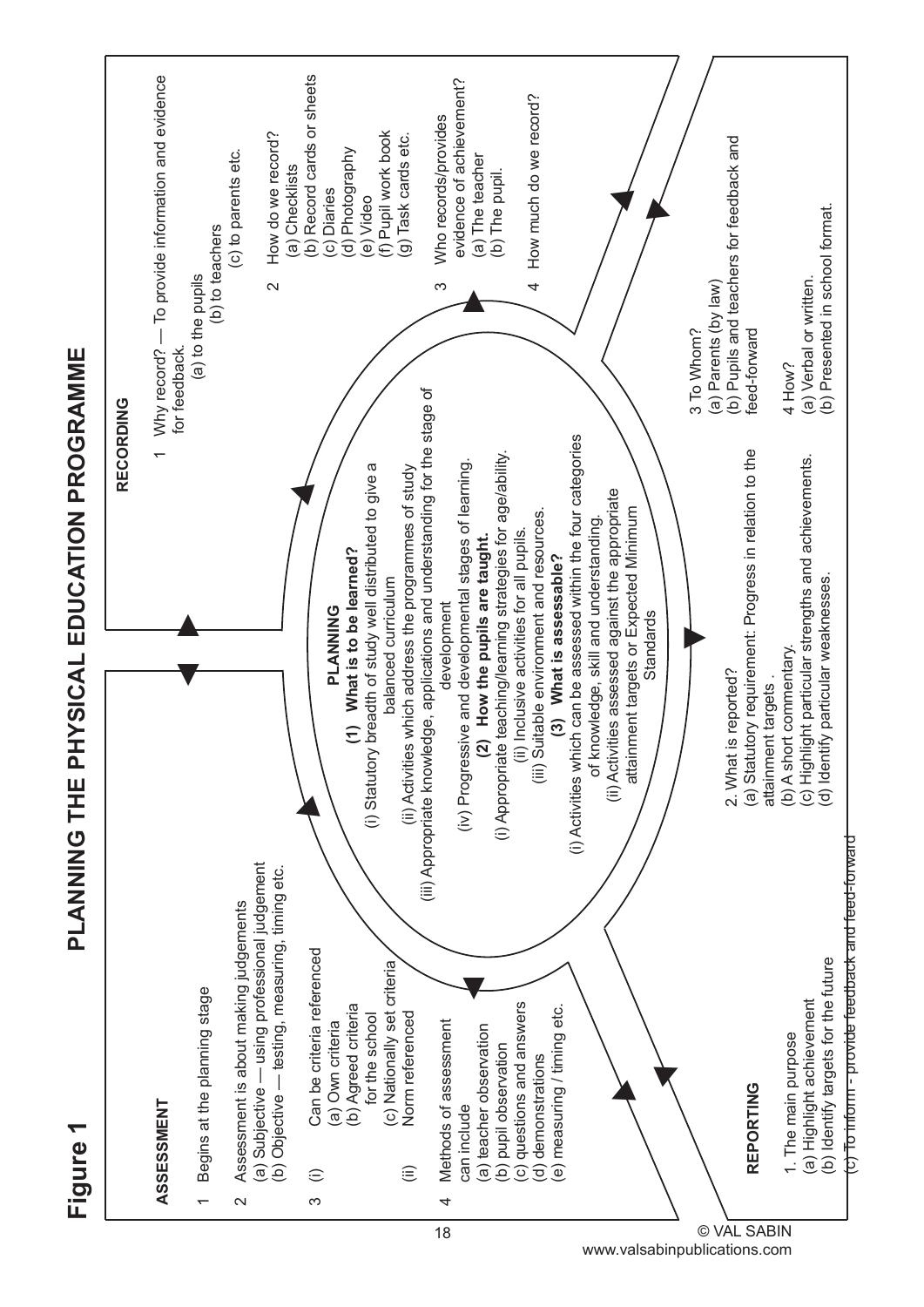#### **Games**

- **Feet** The five basic jumps
	- $2 2$
	- $2 1$
	- 1-2
	- 1-same
	- 1-other
- In different **directions** e.g. netball/ basketball/ volleyball.
- In different game contexts. ● Jump within a **pattern of movement** as in a
- lay-up shot.
- **Jump to receive/send/ intercept/keep goal/wicket keep** or outwit opponents
- **Jump to score points** through a basket in basketball, jump to catch; to rebound for defence or attack, jump to smash in badminton.
- **Individually**/within a team.
- **Group** assisted jump rugby.

#### **Gymnastics**

- Feet the five basic jumps 2-2
	- $2 1$
	- 1-2
- 1-same
- 1-other
- **Flight using hands and feet** *(e.g. vaulting)*
- Different **body shapes** and **turning** in different directions.
- **As part of a sequence** of movements/skills requiring accurate repetition.
- **With a partner** in different relationships.
- **With a group** in different relationship.
- **Onto/from/over apparatus.**
- **Whilst using apparatus** clubs, skipping rope, hoop, ball and ribbon in rhythmic gymnastics. **Sending/ receiving/ travelling with**.
- 2-2 in trampolining routines and **on and from different body parts.**

#### **Dance**

- **Feet** -The five basic jumps  $2 - 2$
- $2 1$
- 1-2
- 1-same
- 1-other
- **Different body shapes** and **turning**.
- **As part of dance phrases** and dances which explore and communicate ideas.
- **With a partner** in different relationships.
- **With a group** in different relationships and group shapes.
- **Flight using hands and feet.**
- **Assisted flight in 2's** and groups.
- **Jumps when holding/ using props**.
- Jump when **sending and receiving** props.

# JUMP - FLIGHT

Athletics

- **Feet** The five basic jumps 2-2
	- 2-1
	- 1-2
	- 1-same
- 1-other **Onto different body parts**
- in high jump. ● **To jump for maximum**
- **performance.** ● Jump as **long** as possible and as **high** as possible.
- In **combination** to jump as **far** as possible *(triple jump).*
- **With developed technique** to run over hurdles as quickly as possible.
- **With a pole** to jump as **high** as possible.
- **Individually** personal best or in competition with others or **as part of a team** against another team.
- As part of an **endurance** activity – e.g. steeplechase.
- Technique and accurate replication is necessary.

**Feet** - The five basic jumps 2-2 2-1  $1 - 2$ 1-same

Outdoor & Adventurous

- 1-other
- **On feet** to negotiate obstacles – e.g. jumping a stream.
- **On hands and feet e.g.** gate vault.
- As appropriate in **different tasks**/ expedition/ adventure situations.
- **Individually or in a team** to identify and solve problems and overcome challenges safely and efficiently.

# Swimming

- **Feet** 1-2 feet as in a springboard approach for a dive.
- 1-1 stride action as in shallow water entry for life-saving.
- $\bullet$  2 feet 2 feet jumping into the water showing **different body shapes** before entry.
- **Bouncing patterns** used in aqua-aerobics.
- **Flight from feet to hands** as in a dive; accurate replications is necessary.
- Driving hard with legs to rise from the water to **send/receive** a ball in water polo.
- **Identify and solve the problem of entry** for both personal survival and life-saving situations.

#### Fitness & Health

- **Feet** The five basic jumps 2-2  $2 - 1$  $1 - 2$ 1-same 1-other
- **Specific jump techniques** as in karate.
- **Exercising** safely and effectively as in aerobics and rebound activities.
- **Bouncing patterns** as used in aerobics.
- **Individually**.
- **In a group** bound together by rhythm.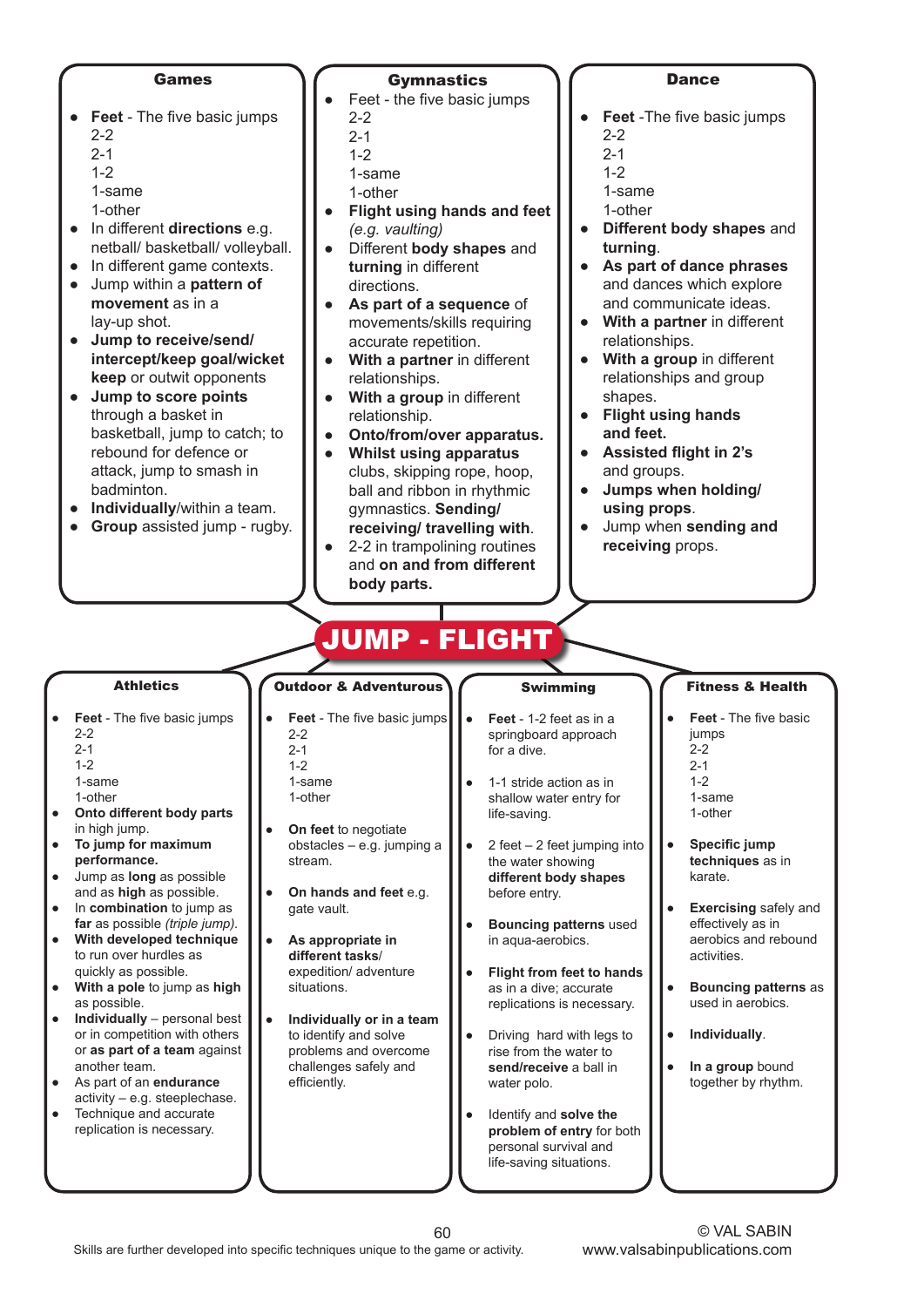

# INDEPENDENT LEARNING WITH PERFORMANCE PRINCIPLES

Teachers should always remember to select and present tasks which give children the opportunity to make informed choices and to make decisions about their own learning.

Using the gradually acquired knowledge of core skills and principles of movement, children will begin to understand how to use them in different contexts.

If they are asked to look at each others' work and evaluate it, they can use this knowledge to make informed judgements and engage in decision making discussions.

In order to afford opportunities for this independent learning to take place, the performance principles wall display has been devised. The accompanying CD contains the wall display which may be printed out and mounted on the hall/gymnasium wall to encourage independent learning, self and peer evaluation and assessment appropriate for the age of the children in gymnastics and dance. This resource can be used most effectively both for analysis and setting clear steps for challenge.

Creative task-setting, problem solving tasks, small-sided games, practices with overloaded sides, cards, conditioned games, different equipment, different sizes and shapes of playing space or pitch could be some of the strategies used for developing independent learning in all areas of the PE Curriculum.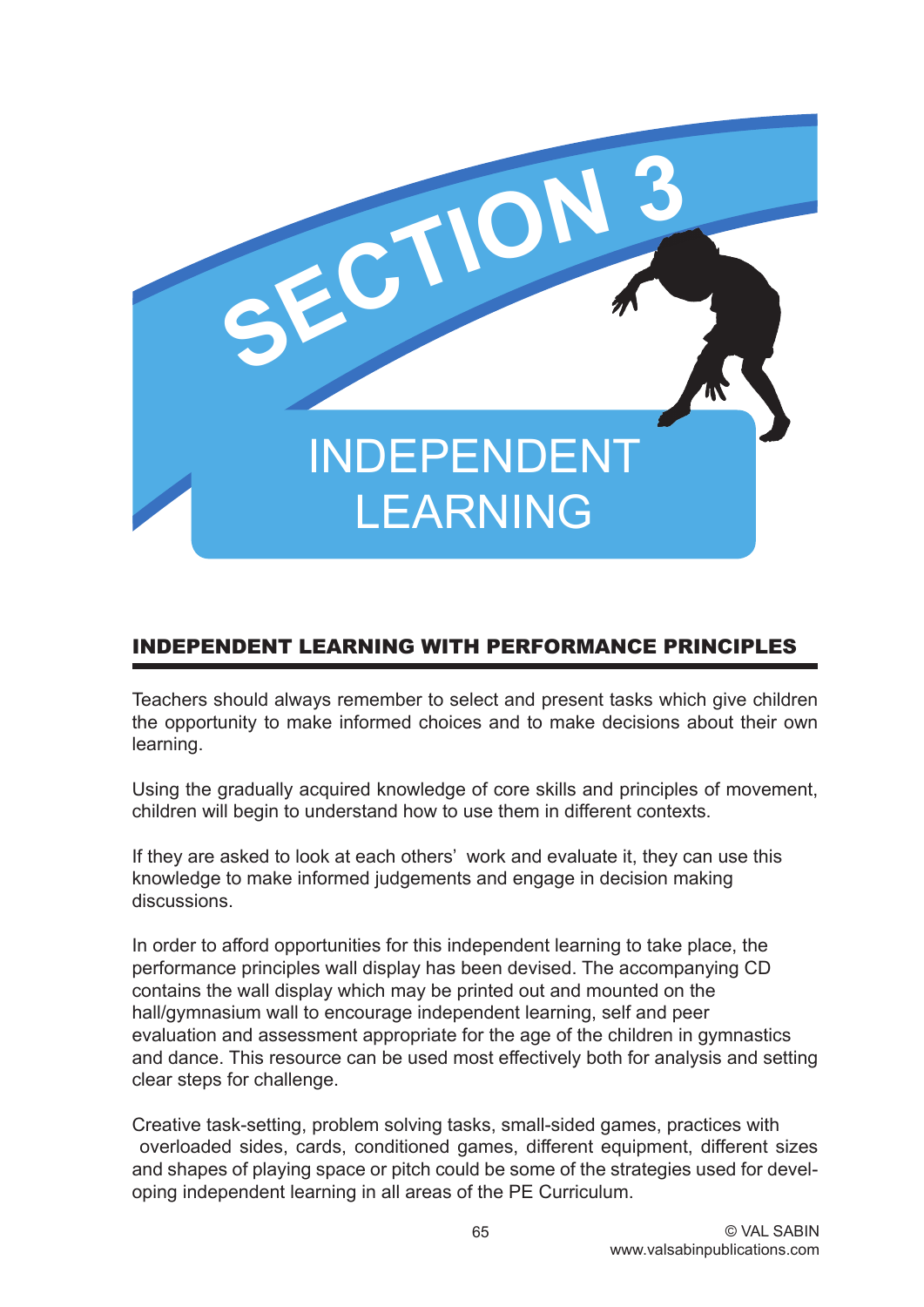The Building Blocks towards Outstanding Physical Education<br>Fundamental Movement Skills for Physical Fluency *Fig.A The Building Blocks towards Outstanding Physical Education Fundamental Movement Skills for Physical Fluency*

Fig.A

| Fluency Skills                     | Core strength and posture<br>Reading and interpreting<br>Balance and control<br>Spatial awareness<br>Mental focus and<br>Binocular vision<br>Physical fitness<br>body language<br>concentration<br>Ambidexterity<br>Coordination<br>Eye tracking<br>Automaticity<br>Ear tuning<br>Eye fixing<br>Rhythm<br>$\Box \quad \Box \quad \Box$<br>00000000<br>$\Box$ $\Box$                                                                                                                                                                                                                                                                                                                                                                                                                                                                                                                                                                                                                                                                                                                                              | perseverance required to refine<br>and master a movement;<br>-Making decisions about:-<br>fatigue prevents improvement<br>knowing when to stop when<br>degree of persistence and<br>frequency of repetition;<br>degree of adjustment;<br>$\Box$<br>$\Box$<br>$\Box$<br>$\Box$                                                                                                                                                                                                                                                     |
|------------------------------------|------------------------------------------------------------------------------------------------------------------------------------------------------------------------------------------------------------------------------------------------------------------------------------------------------------------------------------------------------------------------------------------------------------------------------------------------------------------------------------------------------------------------------------------------------------------------------------------------------------------------------------------------------------------------------------------------------------------------------------------------------------------------------------------------------------------------------------------------------------------------------------------------------------------------------------------------------------------------------------------------------------------------------------------------------------------------------------------------------------------|-----------------------------------------------------------------------------------------------------------------------------------------------------------------------------------------------------------------------------------------------------------------------------------------------------------------------------------------------------------------------------------------------------------------------------------------------------------------------------------------------------------------------------------|
| Sending & receiving<br>skills      | Sending, receiving, striking<br>Sending, receiving, striking<br>or blocking with equipment<br>receiving / blocking as part<br>Receiving or blocking with<br>receiving / block in the air<br>of a team tactic / strategy<br>or blocking with different<br>Developing eye strength<br>Sending or striking with<br>Sending / striking /<br>receiving / block on the<br>Moving into position to<br>receive / strike / send /<br>Sending / striking /<br>Sending / striking /<br>Binocular vision<br>Eye tracking<br>body parts<br>Eye fixing<br>hands<br>hands<br>move<br>block<br>$\Box$<br>$\Box$<br>$\Box$<br>$\Box$<br>$\Box$<br>$\Box$<br>$\Box$<br>$\Box$<br>00000                                                                                                                                                                                                                                                                                                                                                                                                                                             | how, when and where to<br>send and send/receive and<br>which communication style<br>who to send to or strike to;<br>where to move to receive<br>Making decisions about:-<br>which equipment to use,<br>to use and which one to<br>respond to;<br>when to use deception.<br>send and receive;<br>strike equipment;<br>trajectory/level;<br>the equipment;<br>direction;<br>distance;<br>speed;<br>00000<br>$\Box$<br>$\square$ $\square$<br>$\Box$<br>$\Box$                                                                       |
| Static & dynamic<br>Balance skills | Static balance on feet / hands<br>different body parts and in<br>Balance with, against or on<br>Over balance with purpose<br>other people (pairs, threes<br>On the floor / in the air /<br>against or on apparatus<br>dynamic balance / body<br>Balance through the air<br>All movements require<br>different combinations<br>Strong, stable core for<br>Different body tension<br>balance maintenance<br>Different shapes<br>small groups)<br>tension<br>Stop<br>$\Box$ $\Box$<br>$\begin{array}{c} \square \ \square \ \square \end{array}$<br>$\Box$<br>$\Box$<br>$\Box$<br>$\qquad \qquad \Box$                                                                                                                                                                                                                                                                                                                                                                                                                                                                                                              | relationships with equipment and<br>speed / direction / level / shapes<br>relationships with others in team<br>method of moving into and from<br>joining together dynamic<br>movements to retain balance<br>motifs / athletics and games;<br>Making decisions about:-<br>of balances in sequences /<br>relationships with others<br>the size and shape;<br>a static balance<br>body shape;<br>and fluency;<br>apparatus.<br>artistically<br>situations;<br>$\Box$ $\Box$<br>$\Box$<br>$\Box$<br>$\Box$ $\Box$<br>$\Box$<br>$\Box$ |
| Turning skills & rotating          | Turn and move as an individual as a<br>On feet-turn / spin / dodge / swerve /<br>Turn/twist/spin/rotate as part as of a<br>Turning/spinning/twisting/rotating to<br>Twist with different body parts fixed<br>Turning to change front or direction<br>Turning/rotating on the spot/on the<br>Spin on feet/different body parts/in<br>leam to create attacking/defensive<br>Turning around different axes (the<br>sequence/motif/routine/game plan<br>On the floor/on the apparatus/on<br>Turning to avoid the opposition /<br>shield or defend the ball<br>Assisted turning in pairs/groups<br>create momentum to project an<br>Turn/twist/rotate whilst using<br>send/receive/intercept/goal<br>Roll showing different<br>shapes/directions/levels<br>object through the air<br>Twist and resolve<br>keep/wicket keep<br>three basic axes)<br>Twist and recoil<br>Turn or twist to<br>different levels<br>move/in the air<br>formations<br>equipment<br>the air<br>iws<br>$\Box$<br>$\qquad \qquad \Box \qquad \Box$<br>0000 0 0<br>$\Box$<br>$\Box$<br>$\Box$<br>$\Box$<br>$\Box$<br>$\Box$<br>$\Box$<br>$\Box$ | choosing the appropriate action for the<br>relationships to the floor, apparatus or<br>how to move into and from an action;<br>body shape for efficiency, stability, or<br>Making decisions about:-<br>speed/level/directions;<br>artistic performance;<br>situation;<br>others.<br>$\Box$<br>$\qquad \qquad \Box$<br>$\Box$<br>$\Box$<br>$\Box$                                                                                                                                                                                  |
| Jumping skills<br>& flight         | Bouncing patterns (as in aerobics and<br>$2 - 1, 1$ to<br>Jumps a s part of a sequence / motif<br>groups (e.g. Gym, dance and rugby)<br>Flight from different body parts (e.g.<br>Jumping with refined technique e.g.<br>Assisted jump/flight in 2's or small<br>fitness) bound together by rhythm<br>Jumps in different combinations<br>Jump long and high for maximal<br>Jumps/flight onto apparatus<br>Jumps/flight from apparatus<br>Jump to receive equipment<br>Jump to score points (as in<br>-ive basics jumps 1-2, 2-2,<br>the same, 1 to the other<br>Flight from hands (gym)<br>Flight over apparatus<br>Jumps from the floor<br>basketball/volleyball)<br>Flight through the air<br>Landing from jumps<br>trampolining)<br>performance<br>hurdling<br>$\Box$<br>0000000000<br>$\Box$<br>$\Box$<br>$\Box$<br>$\Box$<br>$\Box$ $\Box$                                                                                                                                                                                                                                                                  | timing to coordinate a jump to receive<br>actions as an individual, in a group or<br>the choice of speed, direction, height,<br>distance and where to land for safety;<br>timing to coordinate a sequence of<br>the type of shape through the air<br>the type of landing to suit the<br>Making decisions about:-<br>as a team member.<br>the type of take off;<br>environment;<br>equipment<br>$\Box$<br>$\Box$<br>$\Box$<br>$\Box$<br>$\Box$<br>$\Box$                                                                           |
| Travel skills and travelling       | Travel with combinations of traveling<br>dribble / dribble with an implement<br>Travel with changes of direction or<br>Travel onto, off or over equipment<br>Travel with changes of speed or<br>Travel with equipment - Carry /<br>Travel as an individual or with<br>Travel on different body parts<br>others, or as part of a team<br>Travel with combinations of<br>Dodging/swerving/turning<br>movement skills<br>Foot patterns<br>front travel<br>Bounce<br>Gallop<br>Climb<br>Crawl<br>Walk<br>skills<br>Stop<br>level<br>Skip<br><b>Run</b><br>ФЪ<br>gol<br>00000000000000<br>$\Box$<br>$\Box$<br>$\Box$<br>$\Box$<br>$\Box$                                                                                                                                                                                                                                                                                                                                                                                                                                                                              | creating individual patterns of travel<br>linking travel artistically individually<br>choice of skill to suit the situation;<br>to link with another player;<br>adapting individual patterns of<br>travel to link strategically with<br>Making decisions about:-<br>choice of equipment;<br>or with others;<br>direction;<br>patterns;<br>others.<br>speed;<br>levels;<br>0000000<br>$\Box$<br>$\Box$                                                                                                                             |
| AL SABIN                           | Space<br>Weight<br>Time<br>Flow                                                                                                                                                                                                                                                                                                                                                                                                                                                                                                                                                                                                                                                                                                                                                                                                                                                                                                                                                                                                                                                                                  |                                                                                                                                                                                                                                                                                                                                                                                                                                                                                                                                   |

 $@V$ www.valsabinpublications.com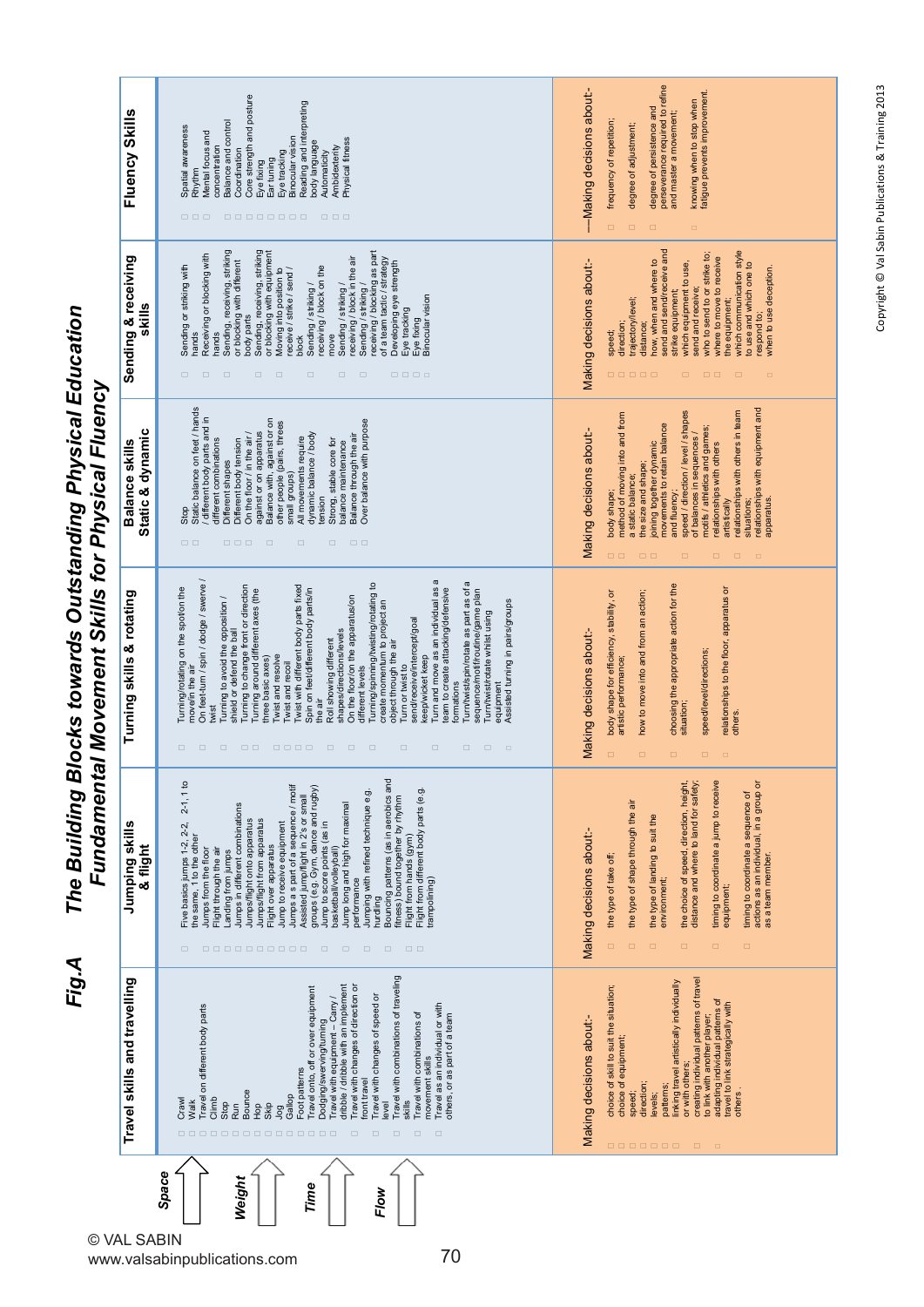# **MINIMUM EXPECTEI** STANDARDS OF PERFORMANCE IN PHYSICAL EDUCATION

**SECTIO<sup>N</sup> <sup>5</sup>**

*By 7 Years (end of Key Stage 1) By 9 Years By 11 Years (end of Key Stage 2) By 14 Years (end of Key Stage 3)*

This section will encourage the planning of excellent educational experiences and enhance teachers' knowledge of the subject.

Having worked through "Planning the Curriculum", "The Rule of 5" model of analysis of skill development and having access to the "Building Blocks" quick reference guide showing everything that needs to be covered, we now arrive at the questions of **what** do we teach **when** and what should children to be **able to do** at different ages and stages of development from 5-14 year?

**NB.** Year 6 in Primary Schools have the Key Stage 3 standards to refer to, so teachers and children can see how their work fits into the whole developmental picture.

Key Stage 3 teachers will have Key Stage 2 standards identified to use as a bench mark or baseline for further development.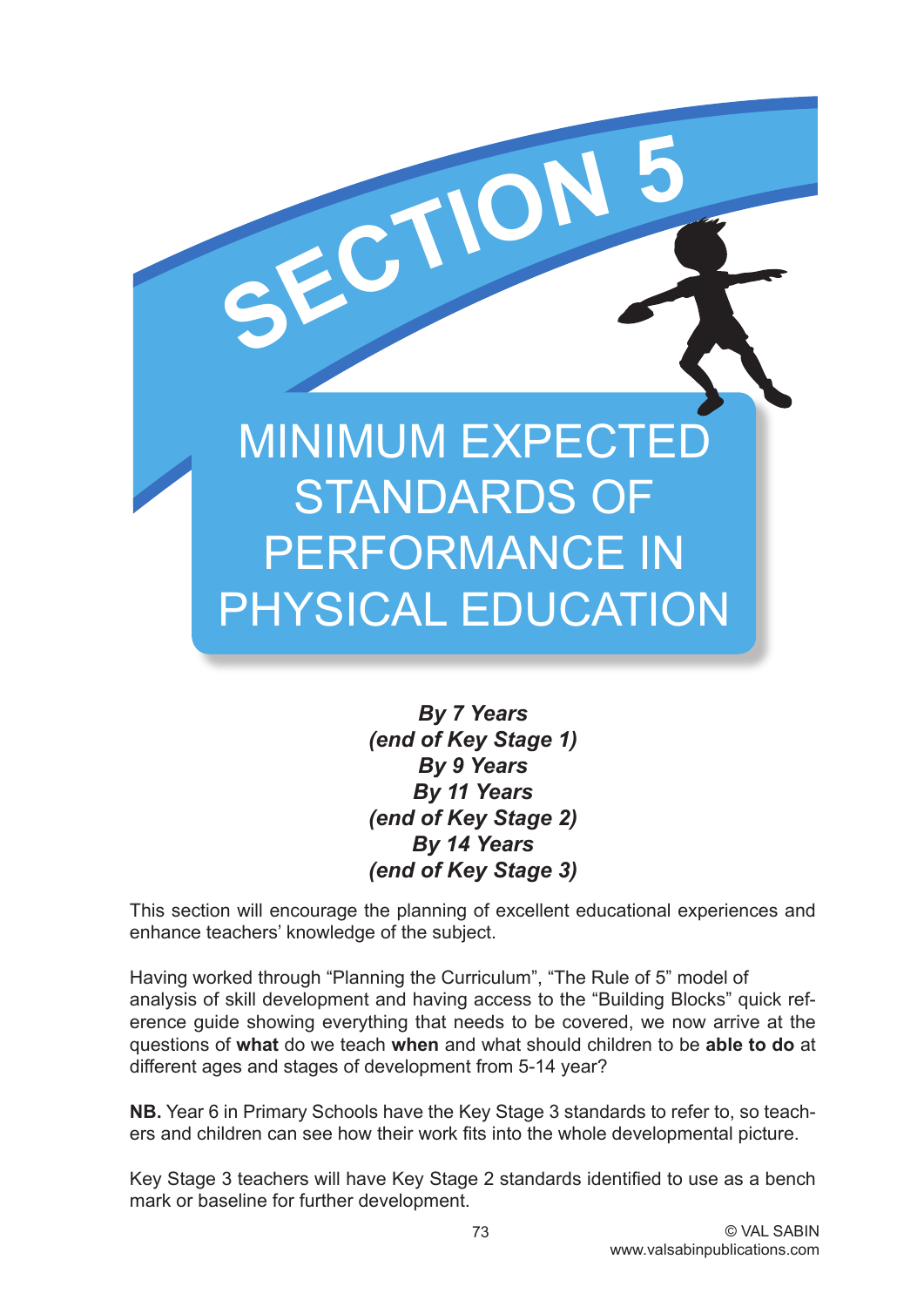# GAMES

*(These expectations reflect the Attainment appropriate for this age group)*

# **By the age of 7 years** *(end of year 2)* **most children will be able to:-**

**1 Perform in a co-ordinated and controlled manner a range of "sending", "receiving" and "travelling with..." skills.**

- Send a ball and range of equipment by sliding, pushing, rolling, bouncing, throwing, kicking, striking and heading.
- Gather a ball or piece of equipment with hands, feet, other body parts or an implement.
- Travel with a ball or piece of equipment by carrying, balancing, pushing, tapping, bouncing, or by dribbling with hands, feet or an implement.
- Sustain concentration and practise to improve and perform with more confidence.
- Repeat and use the skills with co-ordination and control in a variety of co-operative and competitive games.
- Show a good awareness of others' in running, chasing and avoiding games, making simple decisions about when and where to run.

## **2 Apply the skills in a variety of simple games; make choices about appropriate targets, space and equipment; use simple tactics.**

- Create games as an individual or in pairs.
- Understand the importance of rules and play within them and know how to score.
- Change the rules of the game to make it better or more challenging.
- Combine skills e.g. dribble and kick.
- ● Develop simple tactics and use appropriate ones to suit different situations.

## **3 Observe, copy and play games, then alter rules and tasks to make the games better. Describe performances accurately and recognise what is successful.**

- ● Watch and describe performances accurately.
- Observe, demonstrate and copy someone else's game or idea.
- Use what they have learnt to improve the quality and control of their work.
- ● Work well with a partner or small group to improve their skills.

# **4 Be actually involved and recognise how their body feels when playing games.**

- Understand and describe changes to their heart rate when playing different games.
- Move safely and actively about the space and when using equipment.
- Know that after vigorous activity, breathing and heart rate increase and body temperature rises and see that faces become flushed.
- Feel that muscles and limbs are working hard and that they become tired after sustained activity.
- ● Know that regular exercise improves health and helps the body to work well.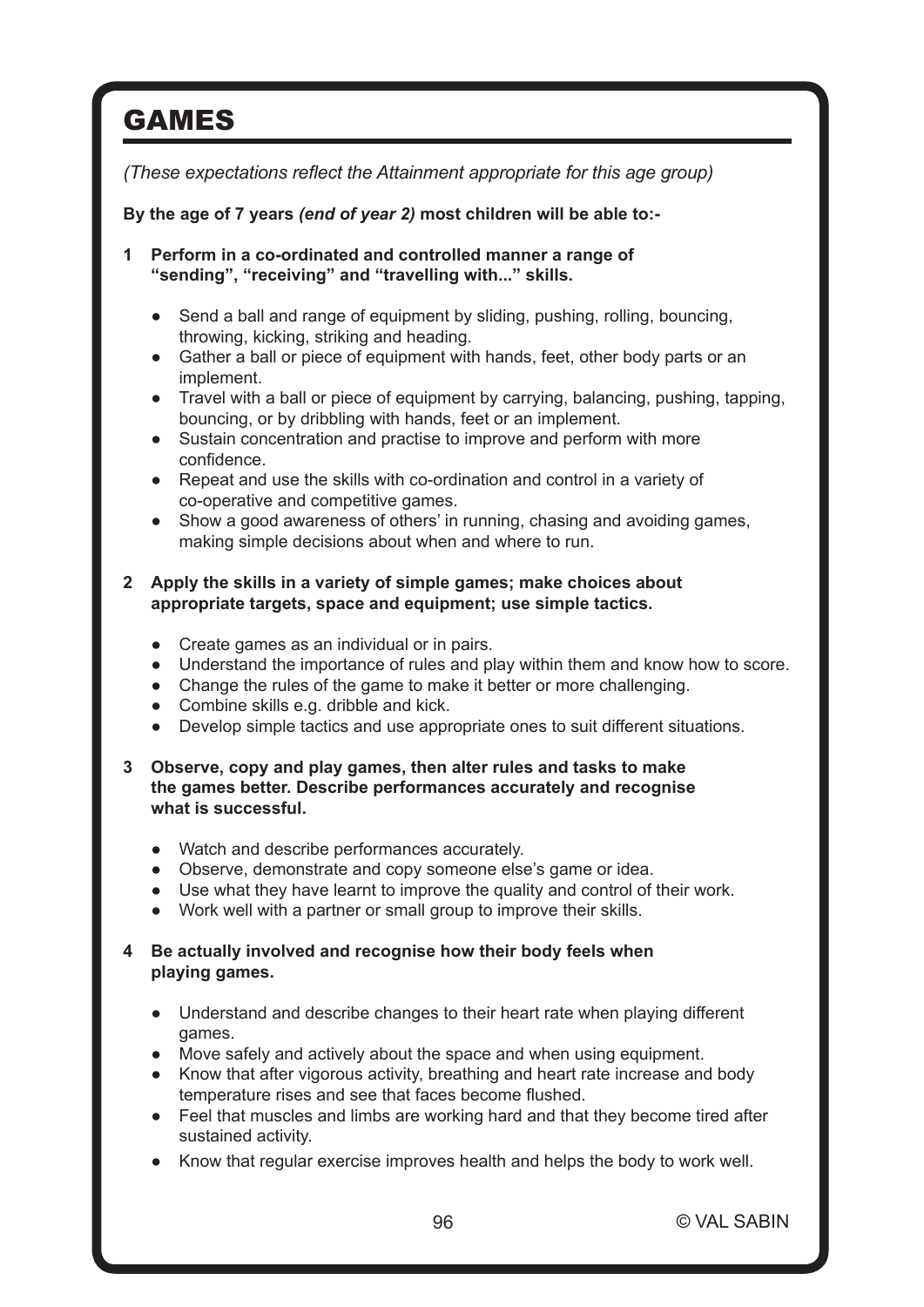| www.valsabinpublications.com |                        | $\blacktriangledown$<br><b>GAMES YEAR</b>                                                            |                         | - MINUM EXPECTED STANDARDS                                   |
|------------------------------|------------------------|------------------------------------------------------------------------------------------------------|-------------------------|--------------------------------------------------------------|
|                              |                        | FOCUS ON:- USING A BALL                                                                              | $\overline{\mathbf{C}}$ | FOCUS ON:- THROWING AND CATCHING                             |
|                              |                        | Most children should be able to:-                                                                    |                         | AND AIMING GAMES<br>Most children should be able to:-        |
|                              | $\widehat{\mathbf{e}}$ | demonstrate co-ordination when passing a ball around                                                 |                         |                                                              |
|                              |                        | different parts of the body                                                                          | $\widehat{a}$           | know and show, both individually and in pairs, how to        |
|                              | ව                      | bounce and pat-bounce a ball with a degree of control.                                               |                         | throw and catch using a variety of apparatus.                |
|                              | $\odot$                | a ball and<br>understand how to send, receive, kick and dribble                                      | $\widehat{\Theta}$      | send a ball, beanbag or quoit over-handed, using under       |
|                              |                        | practise to improve the skills.                                                                      |                         | arm throw, roll or "skim" and kick.                          |
|                              | $\widehat{\mathsf{c}}$ | show a degree of control when sending and receiving a                                                | $\odot$                 | aim consistently between, into, at or over a variety of      |
|                              |                        | range of equipment.                                                                                  |                         | targets using a range of small equipment.                    |
|                              | $\widehat{\mathsf{e}}$ | receive<br>understand that they must "get in line with a ball to                                     | $\widehat{\sigma}$      | understand the concept of aiming games and how to            |
|                              |                        | Ë                                                                                                    |                         | make their games harder.                                     |
|                              | $\widehat{\in}$        | games or<br>send a ball in various ways to play individual target                                    | $\widehat{\mathbf{e}}$  | play an aiming game co-operatively with a partner and        |
| 97                           |                        | target games with a partner.                                                                         |                         | "keep the score".                                            |
|                              |                        |                                                                                                      |                         |                                                              |
|                              | က                      | PING<br>FOCUS ON:- BAT AND BALL SKILLS, DEVELOI                                                      |                         | FOCUS ON: - AND GAMES AND SKIPPING                           |
|                              |                        | <b>PARTNER WORK</b>                                                                                  |                         | Most children should be able to:-                            |
|                              |                        | Most children should be able to:-                                                                    |                         |                                                              |
|                              |                        |                                                                                                      | $\widehat{a}$           | play safely with a partner in running games and when         |
|                              | $\widehat{\mathbf{e}}$ | steer a ball along the ground with a bat in a controlled way                                         |                         | using equipment.                                             |
|                              |                        | using different directions and weaving through slaloms.                                              | $\widehat{e}$           | throw and catch individually and in pairs using a variety    |
|                              |                        | balance a ball on a bat when standing still or walking.                                              |                         | of apparatus including hoops.                                |
|                              | $\widehat{\Theta}$     | some<br>hit a ball with a bat, upwards and downwards with                                            | $\widehat{\circ}$       | kick and dribble a ball with control and roll and retrieve a |
|                              |                        | control.                                                                                             |                         | hoop.                                                        |
|                              | $\widehat{\mathsf{c}}$ | send a ball along the ground and through the air for a                                               | $\widehat{\sigma}$      | practise and develop their sending and receiving skills in   |
| ©                            |                        | partner to catch or receive.                                                                         |                         | co-operative games with a partner.                           |
|                              | $\widehat{\mathbf{e}}$ | understand and show skipping with a rope.                                                            | $\widehat{\mathbb{e}}$  | demonstrate how to change the game to make it harder.        |
|                              | $\widehat{\in}$        | use steering, hitting along the ground and hitting through the                                       |                         |                                                              |
| <b>VAL SABIN</b>             |                        | air to play individual and co-operative target games                                                 |                         |                                                              |
|                              |                        | APPROXIMATELY 8 - 12 HOURS OF ACTIVITY TIME WILL ENABLE MOST CHILDREN TO REACH THE MINIMUM STANDARDS |                         |                                                              |